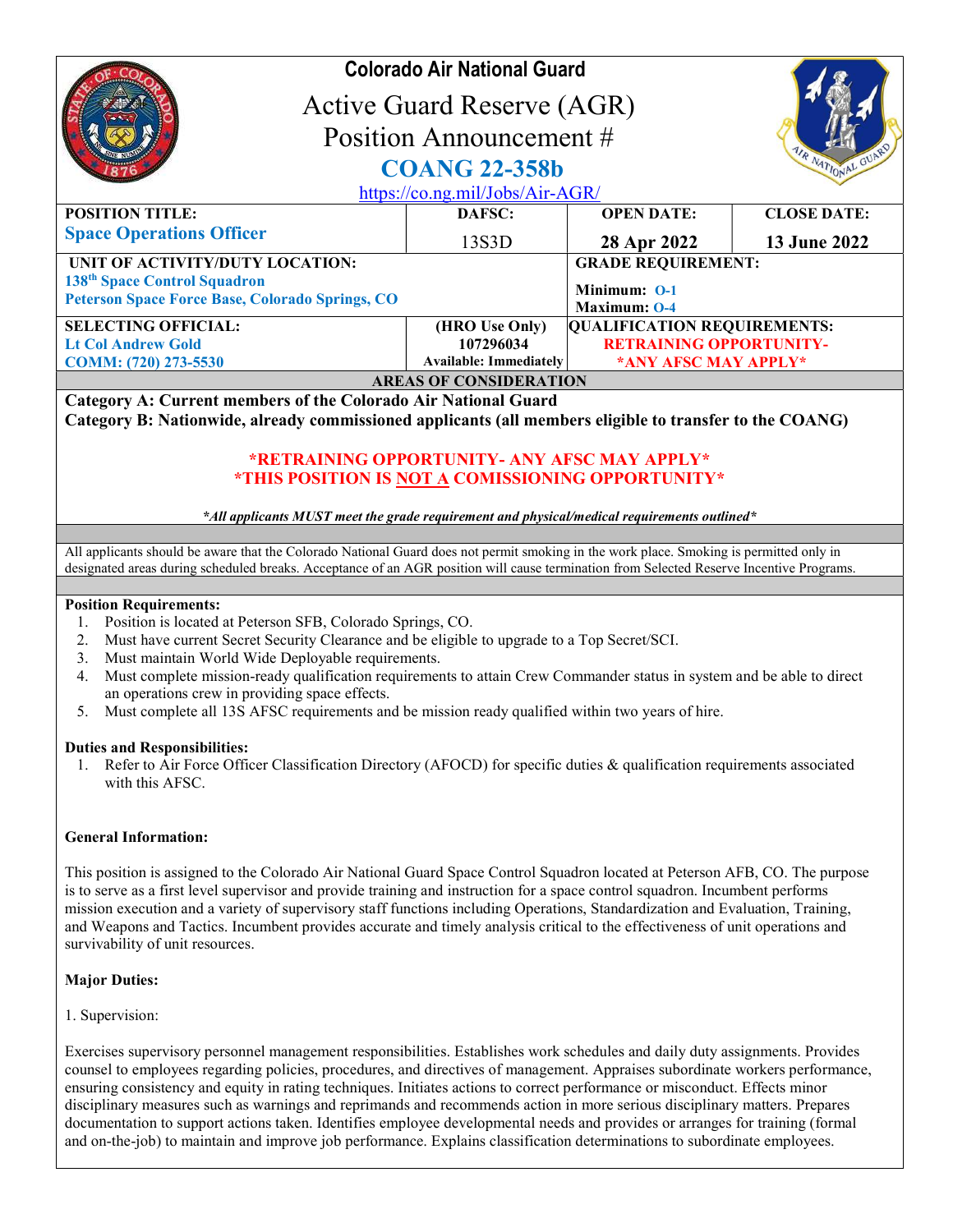2. Space Operations:

Monitors and evaluates all section activities to include standards and evaluations, qualification training and tactic techniques, and procedures. Possesses knowledge of a wide range of communications concepts, principles, and practices; and an in-depth knowledge of specific functional areas of satellite communications to accomplish work processes through the use of telecommunication devices, methods, services, and facilities. Reviews, analyzes, and resolves difficult and highly complex telecommunications problems. Oversees development of briefings and mission preparation including combat planning, weather factors, mission objectives, and other agency coordination to ensure effective mission execution. Makes mission and personnel recommendations to operations officer and squadron commander. Develops unit space exercises which test the capabilities and proficiency of the crew. Interacts with multiple defense organizations during the planning process.

3. Performs other duties as assigned.

May perform duties or provide oversight in one or more of the following sections: Weapons and Tactics, Operations Training, Standardization/Evaluation, Operations Evaluations.